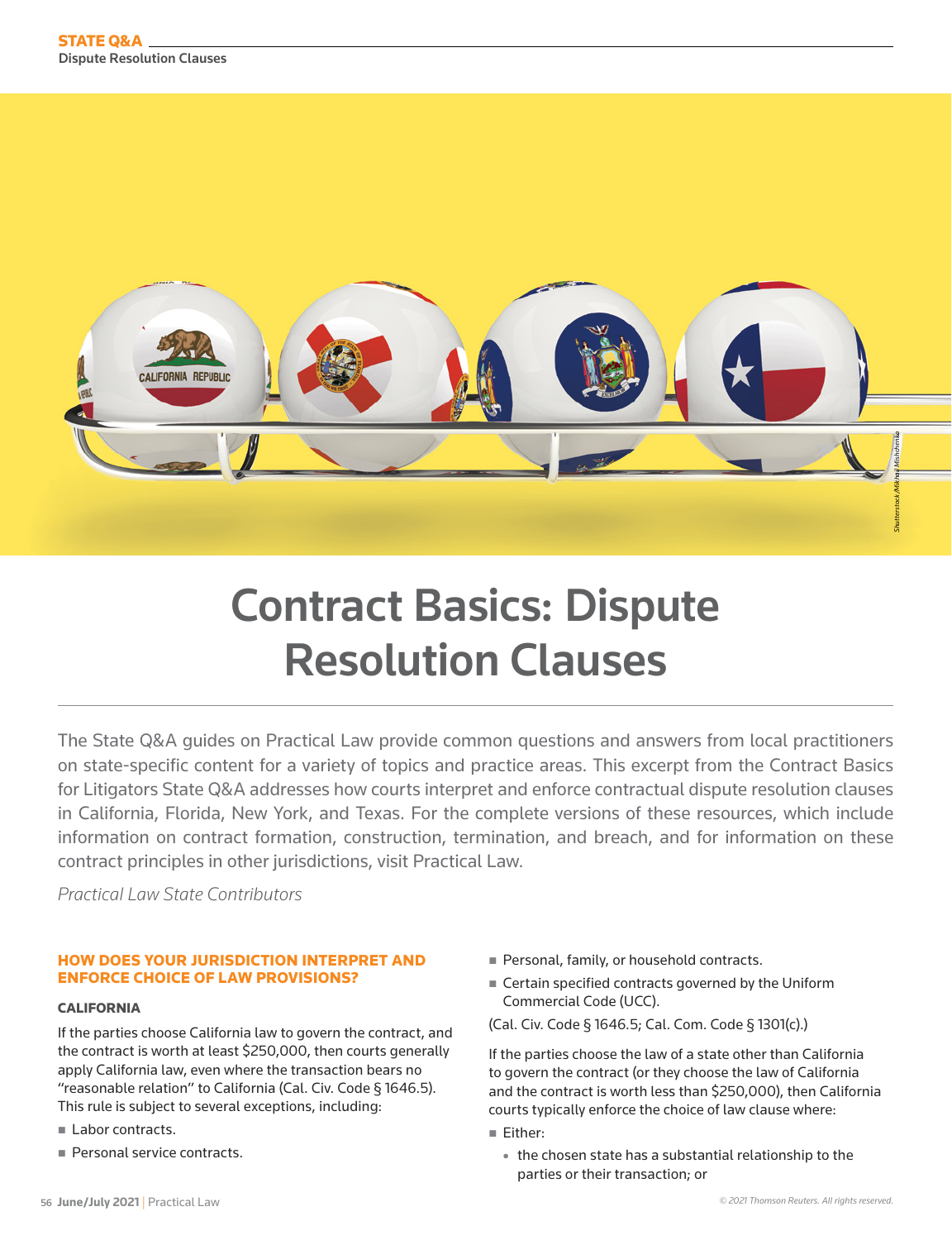- there is any other reasonable basis for the parties' choice of law.
- The chosen state's law is not contrary to a fundamental policy of California. If the chosen state's law is contrary to a fundamental policy of California, courts analyze whether California has a materially greater interest than the chosen state in the determination of the particular issue and whether, under Restatement (Second) of Conflict of Laws § 188, California would be the state of the applicable law in the absence of an effective choice of law by the parties.

(See, for example, *Nedlloyd Lines B.V. v. Super. Ct.*, 3 Cal. 4th 459, 464-66 (1992) (applying an analysis under Restatement (Second) of Conflict of Laws § 187).)

If the contract is silent regarding the parties' choice of law, courts interpret the contract according to the law and usage of the place where either:

- The parties are to perform the contract.
- The parties made the contract, if the contract does not indicate a place of performance.

(Cal. Civ. Code § 1646; *Costco Wholesale Corp. v. Liberty Mut. Ins. Co.*, 472 F. Supp. 2d 1183, 1197 (S.D. Cal. 2007) (in applying California law, stating that a contract is "made" where it is accepted); *ABF Capital Corp. v. Grove Props. Co.*, 126 Cal. App. 4th 204, 222 (2005).)

Additionally, courts look to whether a choice of law clause applies solely to contract disputes or also to extra-contractual matters such as tort, fraud, and statutory claims related to the contract.

Under California law, the statute of limitations of the chosen forum governs the dispute (*Hambrecht & Quist Venture Partners v. Am. Med. Int'l, Inc.*, 38 Cal. App. 4th 1532, 1540-41 (1995)).

California federal courts sitting in diversity jurisdiction must apply the choice of law rules of the forum state (*Hatfield v. Halifax PLC*, 564 F.3d 1177, 1182 (9th Cir. 2009) (applying California law)). Therefore, the federal approach generally follows the approach used in California state courts (see, for example, *Tri-Union Seafoods, LLC v. Starr Surplus Lines Ins. Co.*, 88 F. Supp. 3d 1156, 1166 (S.D. Cal. 2015) (applying California law)).

Search [General Contract Clauses: Choice of Law \(CA\)](https://us.practicallaw.thomsonreuters.com/w-000-0276?view=hidealldraftingnotes) for a sample choice of law clause applying the substantive law of California to a contract, with explanatory notes and drafting tips.

## FLORIDA

Florida law interprets and enforces choice of law provisions under either a statutory or common law analysis.

Under Section 685.101, Florida Statutes, contracting parties may choose Florida law to govern the contract if the transaction is over \$250,000 and either:

■ The contract bears a substantial or reasonable relation to Florida.

- One of the parties is:
	- a Florida resident or citizen; or
	- incorporated or organized under Florida law or maintains a place of business in Florida.

(§ 685.101, Fla. Stat.; *Jetbroadband WV, LLC v. MasTec N. Am., Inc.*, 13 So. 3d 159, 161-62 (Fla. 3d DCA 2009); § 685.101(2)(b)-(e), Fla. Stat. (providing exceptions for certain specified contracts).)

Courts also generally enforce a choice of law clause under Florida common law unless either:

- The law of the chosen forum contravenes a strong Florida public policy (see, for example, *Mazzoni Farms, Inc. v. E.I. DuPont De Nemours & Co.*, 761 So. 2d 306, 311 (Fla. 2000)).
- The choice of law clause is unjust or unreasonable (see, for example, *Default Proof Credit Card Sys., Inc. v. Friedland*, 992 So. 2d 442, 444 (Fla. 3d DCA 2008)).

Under Florida law, statutes of limitations are substantive in nature. Therefore, the statute of limitations applicable under the jurisdiction chosen in the choice of law clause governs the dispute. (*Perez v. FedEx Ground Package Sys., Inc.*, 587 F. App'x 603, 606 (11th Cir. 2014) (applying Florida law).)

Florida federal courts sitting in diversity jurisdiction must apply the choice of law rules of the forum state (*Caban v. J.P. Morgan Chase & Co.*, 606 F. Supp. 2d 1361, 1365 (S.D. Fla. 2009)). Therefore, the federal approach generally follows the approach used in Florida state courts (see, for example, *Maxcess, Inc. v. Lucent Techs., Inc.*, 433 F.3d 1337, 1341 (11th Cir. 2005)).

Search [General Contract Clauses: Choice of Law \(FL\)](https://us.practicallaw.thomsonreuters.com/w-000-0204?view=hidealldraftingnotes) for a sample choice of law clause applying the substantive law of Florida to a contract, with explanatory notes and drafting tips.

## NEW YORK

New York law interprets and enforces choice of law provisions under either a statutory or common law analysis.

Under Section 5-1401 of the New York General Obligations Law, contracting parties may choose New York law to govern any contract if the aggregate value of the transaction is at least \$250,000, regardless of whether the contract has a reasonable relationship to New York (N.Y. Gen. Oblig. Law § 5-1401(1)). This rule does not apply to:

- Labor contracts.
- Personal, family, or household service contracts.
- Certain specified contracts governed by the UCC.
- (N.Y. Gen. Oblig. Law § 5-1401(1).)

If Section 5-1401 of the New York General Obligations Law does not apply, courts generally enforce a choice of law clause under New York common law unless either:

- The chosen state has no substantial relationship to the parties.
- Application of the chosen state's law would contravene a fundamental policy of a state with a materially greater interest.

(See, for example, *Haag v. Barnes*, 216 N.Y.S.2d 65, 68-70 (1961); *Sabella v Scantek Med., Inc.*, 2009 WL 3233703, at \*12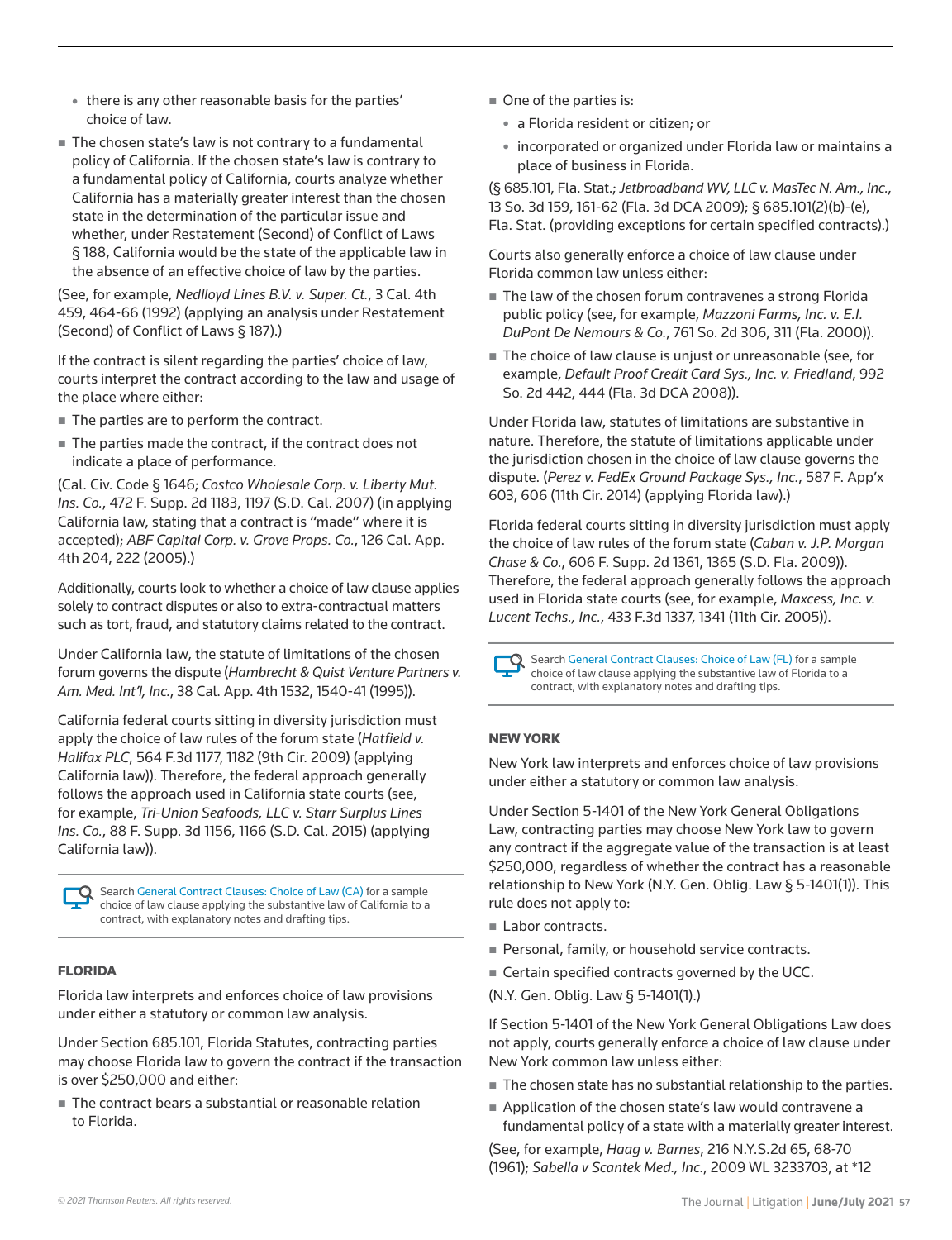# STATE Q&A

Dispute Resolution Clauses

(S.D.N.Y. Sept. 25, 2009) (applying New York law); *Am. Equities Grp., Inc. v. Ahava Dairy Prods. Corp.*, 2004 WL 870260, at \*7-8 (S.D.N.Y. Apr. 23, 2004) (applying New York law); see also *TGG Ultimate Holdings, Inc. v. Hollett*, 2017 WL 1019506, at \*3-4 (S.D.N.Y. Feb. 24, 2017) (recognizing a split in New York case law about the precise formulation of the test to enforce a choice of law clause and concluding that the bulleted test above is the most prudent approach for a court to follow).)

For any contract, including one that otherwise satisfies the requirements of Section 5-1401 of the New York General Obligations Law, New York courts will not enforce a choice of law clause that a party obtained by fraud (see, for example, *Sabella*, 2009 WL 3233703, at \*13).

New York courts consider statutes of limitations to be procedural and not covered by a generic choice of law clause, which typically applies only to substantive issues (see, for example, *2138747 Ontario, Inc. v. Samsung C & T Corp.*, 78 N.Y.S.3d 703, 706 (2018)).

New York federal courts sitting in diversity jurisdiction apply the choice of law rules of the forum state (*Ayco Co., L.P. v. Frisch*, 795 F. Supp. 2d 193, 200 (N.D.N.Y. 2011) (applying New York law)). Therefore, the federal approach generally follows the approach used in New York state courts (see, for example, *Sabella*, 2009 WL 3233703, at \*13 (applying New York law)).

Search [General Contract Clauses: Choice of Law \(NY\)](https://us.practicallaw.thomsonreuters.com/w-000-0387?view=hidealldraftingnotes) for a sample choice of law clause applying the substantive law of New York to a contract, with explanatory notes and drafting tips.

# **TEXAS**

Under Texas law, choice of law provisions are enforced where:

- There is a reasonable relationship between the parties and the chosen state.
- The law of the chosen state is not contrary to a fundamental policy of Texas.

(See, for example, *Gator Apple, LLC v. Apple Tex. Rests., Inc.*, 442 S.W.3d 521, 532-33 (Tex. App.—Dallas 2014, pet. denied) (indicating that parties generally cannot choose the law of a forum that has no relationship to the agreement); *State Nat'l Bank v. Academia, Inc.*, 802 S.W.2d 282, 289 (Tex. App.—Corpus Christi 1990, writ denied).)

Texas courts apply these principles using the framework of the Restatement (Second) of Conflict of Laws § 187. Under this approach, courts will not enforce a choice of law clause where:

- There is a state the law of which would apply under Restatement (Second) of Conflict of Laws § 188 absent an effective choice of law by the parties or, put another way, where there is a state that has a more significant relationship with the parties and their transaction than the chosen state.
- The other state has a materially greater interest than the chosen state in deciding the issue.
- Application of the chosen state's law would contravene a fundamental policy of the other state. Texas courts may not disregard a choice of law clause, however, merely because

application of the chosen state's law leads to a different result than that under Texas law.

(See, for example, *DeSantis v. Wackenhut Corp.*, 793 S.W.2d 670, 677-81 (Tex. 1990) (applying Texas law in a claim for breach of a non-compete agreement even though the parties' choice of law clause selected Florida law, because Texas had a materially greater interest in determining the enforceability of the agreement and enforcement of non-compete agreements is a matter of fundamental Texas policy).)

Search [General Contract Clauses: Choice of Law \(TX\)](https://us.practicallaw.thomsonreuters.com/w-000-0223?view=hidealldraftingnotes) for a sample choice of law clause applying the substantive law of Texas to a contract, with explanatory notes and drafting tips.

# HOW DOES YOUR JURISDICTION INTERPRET AND ENFORCE CHOICE OF FORUM PROVISIONS?

# CALIFORNIA

Under California law, choice of forum provisions may be either permissive or mandatory. The interpretation and enforcement of choice of forum provisions depend on whether the breach of contract claim is pending in California state or federal court.

**Canadian Search [General Contract Clauses: Choice of Forum \(CA\)](https://us.practicallaw.thomsonreuters.com/w-000-0274?view=hidealldraftingnotes) for a sample** clause that allows parties to a contract to choose California courts to adjudicate disputes, with explanatory notes and drafting tips.

## California State Courts

California state courts generally enforce forum selection clauses where:

- The parties enter into them freely and voluntarily.
- Enforcement would not be unreasonable.

(See, for example, *Am. Online, Inc. v. Super. Ct.*, 90 Cal. App. 4th 1, 11 (2001) (citing *Smith, Valentino & Smith, Inc. v. Super. Ct.*, 17 Cal. 3d 491, 495-96 (1976)).)

Courts consider several different factors in determining whether a forum selection clause is unreasonable. For example, they may examine whether:

- The chosen forum is unsuitable, unavailable, or otherwise unable to accomplish substantial justice (see, for example, *Smith, Valentino & Smith, Inc.*, 17 Cal. 3d at 494-96; *Miller-Leigh LLC v. Henson*, 152 Cal. App. 4th 1143, 1149 (2007); *Am. Online, Inc.*, 90 Cal. App. 4th at 12; *Cal-State Bus. Prods. & Servs., Inc. v. Ricoh*, 12 Cal. App. 4th 1666, 1683-84 (1993)).
- $\blacksquare$  Inclusion of the clause was the result of overreaching or unfair use of unequal bargaining power (see, for example, *Cal-State Bus. Prods. & Servs.*, 12 Cal. App. 4th at 1679).
- Enforcement of the clause would:
	- result in a seriously inconvenient forum for the trial of the particular action; or
	- bring about a result contrary to the public policy of the forum.

(See, for example, *Cal-State Bus. Prods. & Servs.*, 12 Cal. App. 4th at 1679-80.)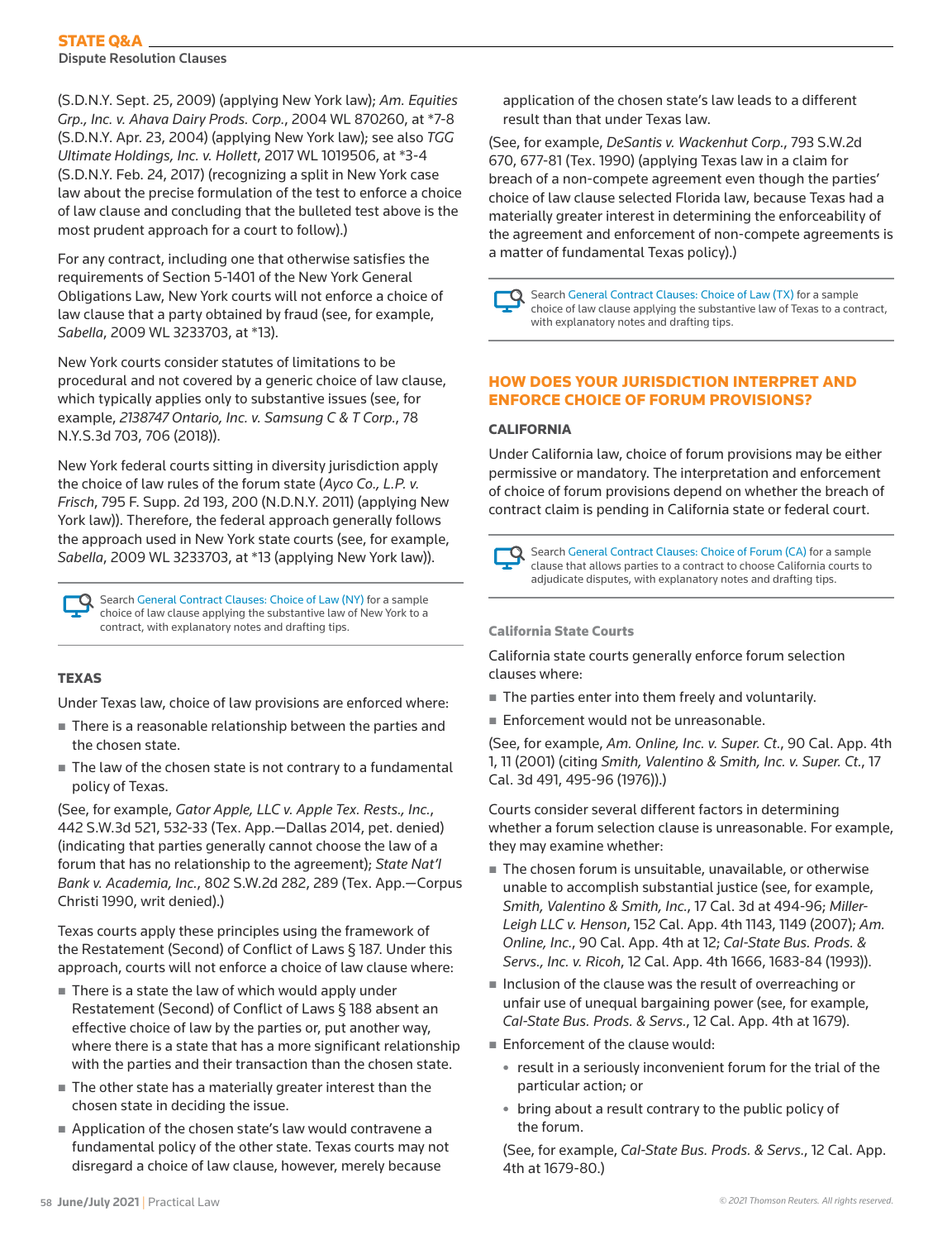■ The chosen forum does not have some rational basis considering the facts underlying the transaction (see, for example, *Cal-State Bus. Prods. & Services*, 12 Cal. App. 4th at 1679).

Mere inconvenience or additional expense is insufficient to demonstrate that a forum selection clause is unreasonable (*Smith, Valentino & Smith, Inc.*, 17 Cal. 3d at 496; Cal. Civ. Proc. Code §§ 410.30(a) and 418.10(a)(2)).

#### California Federal Courts

Whether under traditional diversity or federal question jurisdiction, federal courts in California analyze the enforceability of forum selection clauses under federal common law, not California state law (28 U.S.C. § 1404(a); see, for example, *Argueta v. Banco Mexicano, S.A.*, 87 F.3d 320, 324-25 (9th Cir. 1996)).

The US Supreme Court has held that courts should enforce the parties' contractually valid choice of forum except in the most unusual cases (*Atl. Marine Constr. Co. v. U.S. Dist. Court for W. Dist. of Tex.*, 571 U.S. 49, 66 (2013); for more information, search [Supreme Court Explains How to Enforce Forum Selection](https://us.practicallaw.thomsonreuters.com/7-550-7745)  [Clauses](https://us.practicallaw.thomsonreuters.com/7-550-7745) on Practical Law). The Ninth Circuit has generally found forum selection clauses to be presumptively valid and enforceable unless the party challenging enforcement can show that the clause is unreasonable under the circumstances (*Argueta*, 87 F.3d at 324-25).

A court may find a forum selection clause unreasonable where:

- The inclusion of the clause was a product of fraud, undue influence, or overweening bargaining power.
- **Enforcement of the clause would deprive the party opposing** the forum of its day in court.
- Enforcement of the clause violates a strong public policy of the forum where the plaintiff commenced suit.

(*Argueta*, 87 F.3d at 325 (citing *M/S Bremen v. Zapata Off-Shore Co.*, 407 U.S. 1, 18 (1972)).)

A forum selection clause does not need to provide reciprocal and equal benefits to be enforceable (*Great Am. Ins. Co. of N.Y. v. Nippon Yusen Kaisha*, 2013 WL 3850675, at \*5 (N.D. Cal. May 10, 2013) (unreported opinion)).

## FLORIDA

Under Florida law, choice of forum provisions may be either permissive or mandatory. The interpretation and enforcement of choice of forum provisions depend on whether the breach of contract claim is pending in Florida state or federal court.

Search [General Contract Clauses: Choice of Forum \(FL\)](https://us.practicallaw.thomsonreuters.com/w-000-0202?view=hidealldraftingnotes) for a sample clause that allows parties to a contract to choose Florida courts to adjudicate disputes, with explanatory notes and drafting tips.

#### Florida State Courts

Florida state courts will enforce forum selection clauses unless they are unreasonable or unjust (see, for example, *Manrique v. Fabbri*, 493 So. 2d 437, 440 (Fla. 1986)). To demonstrate that a forum selection clause is unreasonable or unjust, a party must show that

court. Inconvenience, by itself, or additional expense is insufficient. (*Ill. Union Ins. Co. v. Co-Free, Inc.*, 128 So. 3d 820, 822-23 (Fla. 1st DCA 2013); *Land O'Sun Mgmt. Corp. v. Commerce & Indus. Ins. Co.*, 961 So. 2d 1078, 1080 (Fla. 1st DCA 2007).) Florida courts generally enforce forum selection clauses where:  $\blacksquare$  The chosen forum is not the result of a party's overwhelming

bargaining power that constitutes overreaching at the other's expense (see, for example, *Ill. Union Ins. Co.*, 128 So. 3d at 823; *Ware Else, Inc. v. Ofstein*, 856 So. 2d 1079, 1082 (Fla. 5th DCA 2003)).

a trial in the designated forum would be so gravely difficult and inconvenient that it would essentially deprive the party of its day in

- Enforcement does not contravene a strong public policy declared by a statute or judicial order in the required or excluded forum.
- The clause does not transfer an essentially local dispute to a foreign forum.

(See, for example, *Land O'Sun*, 961 So. 2d at 1080.)

Florida courts do not enforce forum selection clauses that violate any of the factors listed above (*Land O'Sun*, 961 So. 2d at 1080).

Courts also do not enforce forum selection clauses tainted by fraud where a party claims that either:

- The clause itself is the product of the fraud.
- The fraud caused the inclusion of the clause in the agreement.

(See, for example, *Golden Palm Hospitality, Inc. v. Stearns Bank Nat'l Ass'n*, 874 So. 2d 1231, 1235 (Fla. 5th DCA 2004).)

#### Florida Federal Courts

Whether under traditional diversity or federal question jurisdiction, federal courts in Florida analyze forum selection clauses under federal common law, not Florida state law (28 U.S.C. § 1404(a); see, for example, *P & S Bus. Machs., Inc. v. Canon USA, Inc.*, 331 F.3d 804, 807 (11th Cir. 2003) (diversity jurisdiction); *Loeffelholz v. Ascension Health, Inc.*, 34 F. Supp. 3d 1187, 1189 (M.D. Fla. 2014) (federal question jurisdiction)).

The Supreme Court has held that courts should enforce the parties' contractually valid choice of forum except in the most unusual cases (*Atl. Marine Constr. Co.*, 571 U.S. at 66; for more information, search [Supreme Court Explains How to Enforce](https://us.practicallaw.thomsonreuters.com/7-550-7745)  [Forum Selection Clauses](https://us.practicallaw.thomsonreuters.com/7-550-7745) on Practical Law). The Eleventh Circuit has generally found forum selection clauses to be presumptively valid and enforceable unless the party challenging enforcement can show that the clause is unfair or unreasonable (*Feggestad v. Kerzner Int'l Bah. Ltd.*, 843 F.3d 915, 918 (11th Cir. 2016); *Kalb v. Marriott Int'l, Inc.*, 2017 WL 6565243, at \*2 (S.D. Fla. Oct. 5, 2017)). A court will find a clause to be unfair or unreasonable where:

- The formation of the clause was induced by fraud or overreaching.
- The inconvenience or unfairness of the chosen forum would effectively deprive a party of its day in court.
- The fundamental unfairness of the chosen law would deprive a party of a remedy.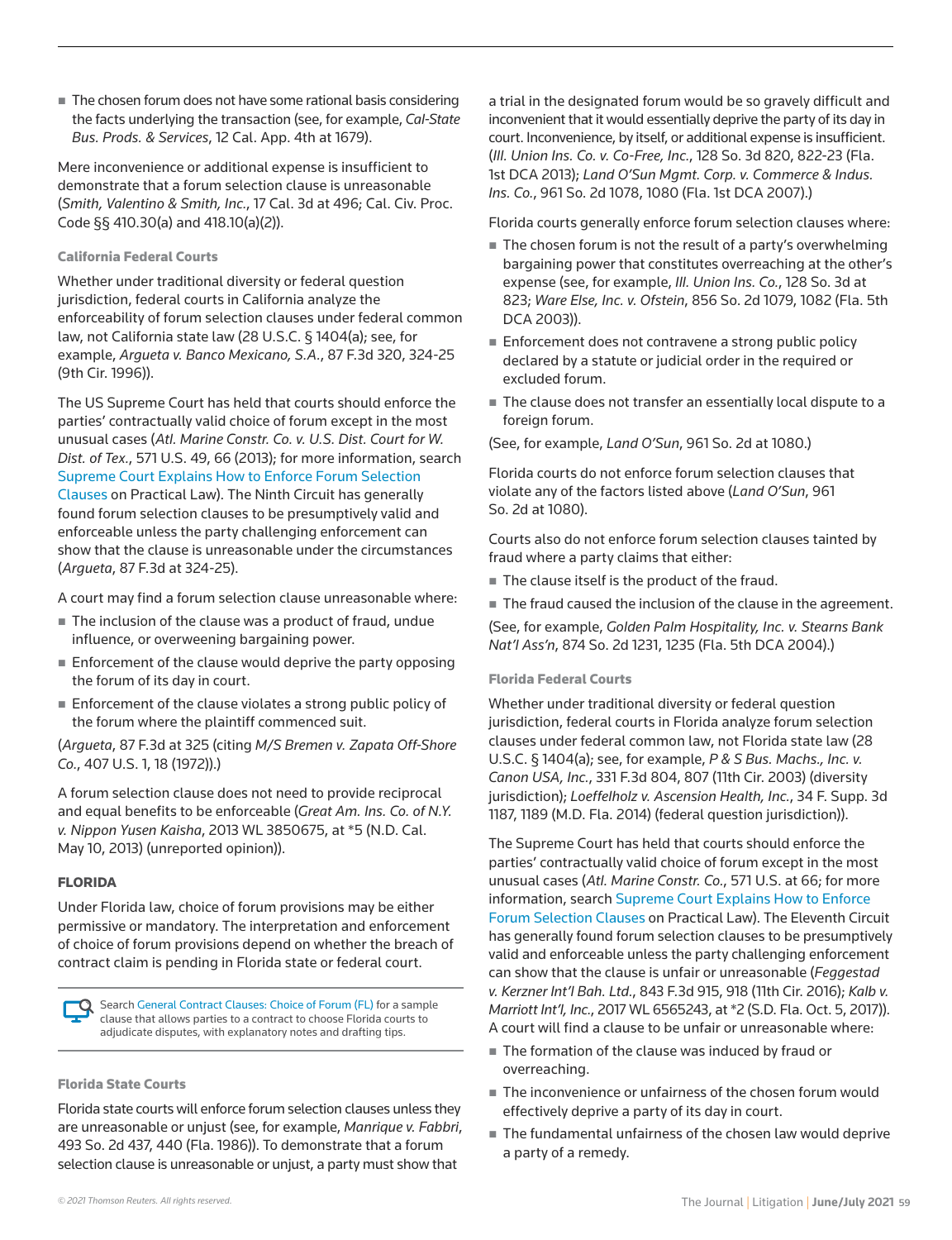# STATE Q&A

Dispute Resolution Clauses

■ The enforcement of the clause would violate a strong public policy of a state.

(See, for example, *Vanderham v. Brookfield Asset Mgmt., Inc.*, 102 F. Supp. 3d 1315, 1319 (S.D. Fla. 2015).)

Financial difficulty or lengthy court dockets are insufficient grounds by themselves to refuse enforcement of a valid forum selection clause (*P & S Bus. Machs., Inc.*, 331 F.3d at 807-08).

## NEW YORK

Under New York law, choice of forum provisions may be either permissive or mandatory. The interpretation and enforcement of choice of forum provisions depend on whether the breach of contract claim is pending in New York state or federal court.

Search [General Contract Clauses: Choice of Forum \(NY\)](https://us.practicallaw.thomsonreuters.com/w-000-0385?view=hidealldraftingnotes) for a sample clause that allows parties to a contract to choose New York courts to adjudicate disputes, with explanatory notes and drafting tips.

New York State Courts

New York courts generally enforce a forum selection clause unless the clause either:

- $\blacksquare$  Is unjust or unreasonable, such as where the selected forum has no substantial nexus with the state.
- $\blacksquare$  Is invalid because of fraud or overreaching.
- Contravenes public policy.
- Selects a forum in which a trial would be so gravely difficult that the challenging party would, in effect, be deprived of its day in court.

(See, for example, *N. Leasing Sys., Inc. v. French*, 13 N.Y.S.3d 855, 856 (1st Dep't 2015); *Puleo v. Shore View Ctr. for Rehabilitation & Health Care*, 17 N.Y.S.3d 501, 502-03 (2d Dep't 2015); *Erie Ins. Co. of N.Y. v. AE Design, Inc.*, 961 N.Y.S.2d 710, 712 (4th Dep't 2013); *Tatko Stone Prods., Inc. v. Davis-Giovinazazzo Constr. Co.*, 883 N.Y.S.2d 665, 666 (3d Dep't 2009); *Sterling Nat'l Bank as Assignee of NorVergence, Inc. v. E. Shipping Worldwide, Inc.*, 826 N.Y.S.2d 235, 237 (1st Dep't 2006).)

For transactions worth at least \$1 million, Section 5-1402 of the New York General Obligations Law provides that a party may maintain an action in New York state court where both the choice of forum and choice of law clauses select New York. Under this statute, a New York court may not decline jurisdiction even if the parties or the transaction bear no relationship to New York state. (N.Y. Gen. Oblig. Law § 5-1402; see *Carlyle CIM Agent, L.L.C. v. Trey Res. I, LLC*, 50 N.Y.S.3d 326, 328 (1st Dep't 2017).)

## New York Federal Courts

Whether under traditional diversity or federal question jurisdiction, federal courts in New York analyze the enforceability of forum selection clauses under federal law, not New York state law (28 U.S.C. § 1404(a); see, for example, *Martinez v. Bloomberg LP*, 740 F.3d 211, 217-18, 223-24 (2d Cir. 2014); *Liberty USA Corp. v. Buyer's Choice Ins. Agency LLC*, 386 F. Supp. 2d 421, 424 (S.D.N.Y. 2005) (diversity jurisdiction)).

The Supreme Court has held that courts should enforce the parties' contractually valid choice of forum except in the most unusual cases (*Atl. Marine Constr. Co.*, 571 U.S. at 66; for more information, search [Supreme Court Explains How to Enforce](https://us.practicallaw.thomsonreuters.com/7-550-7745)  [Forum Selection Clauses](https://us.practicallaw.thomsonreuters.com/7-550-7745) on Practical Law). Federal courts sitting in New York generally find a forum selection clause to be enforceable where it:

- Was reasonably communicated to the party resisting enforcement.
- $\blacksquare$  Is a mandatory, not permissive, clause.
- Covers the claims and parties involved in the dispute.

(See, for example, *DeBello v. VolumeCocomo Apparel, Inc.*, 720 F. App'x 37, 39 (2d Cir. 2017); *Phillips v. Audio Active Ltd.*, 494 F.3d 378, 383-84 (2d Cir. 2007); *KTV Media Int'l, Inc. v. Galaxy Grp., LA LLC*, 812 F. Supp. 2d 377, 383-84 (S.D.N.Y. 2011).)

If all three of these factors exist, the clause is presumptively valid and enforceable. A party can rebut the presumption by showing that enforcement of the clause would be unreasonable or unjust because either:

- The clause was induced by fraud or overreaching.
- The law to be applied in the selected forum is fundamentally unfair.
- $\blacksquare$  Enforcement of the clause would violate a strong public policy of the forum.
- A trial in the selected forum would be so difficult and inconvenient that a party would, in effect, be deprived of its day in court.

(*DeBello*, 720 F. App'x at 39-40; *KTV Media Int'l, Inc.*, 812 F. Supp. 2d at 384.)

# **TEXAS**

Under Texas law, choice of forum provisions may be either permissive or mandatory. The interpretation and enforcement of choice of forum provisions depend on whether the breach of contract claim is pending in Texas state or federal court.

Search [General Contract Clauses: Choice of Forum \(TX\)](https://us.practicallaw.thomsonreuters.com/w-000-0220?view=hidealldraftingnotes) for a sample clause that allows parties to a contract to choose Texas courts to adjudicate disputes, with explanatory notes and drafting tips.

## Texas State Courts

Under Texas law, forum selection clauses generally are enforced where:

- The parties have contractually consented to submit to the exclusive jurisdiction of another state.
- The other state recognizes the validity of forum selection clauses.

(See, for example, *Mabon Ltd. v. Afri-Carib Enters., Inc.*, 29 S.W.3d 291, 296-97 (Tex. App.—Houston [14th Dist.] 2000, no pet.).)

The enforcement of forum selection clauses is mandatory unless a party shows that either:

- **Enforcement is unreasonable and unjust.**
- The clause is invalid for reasons such as fraud or overreaching.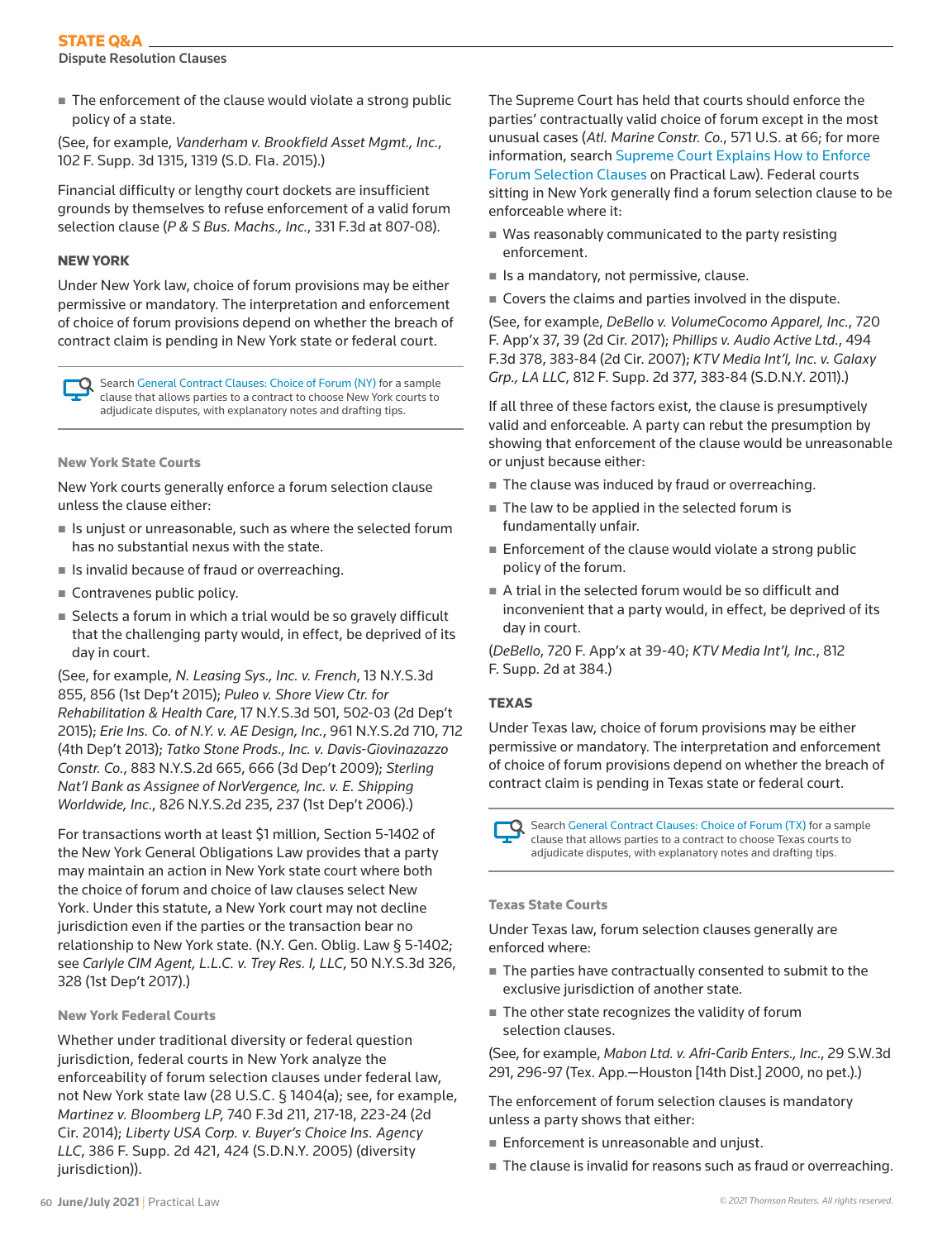- Enforcement of the clause goes against a strong public policy.
- The chosen forum is seriously inconvenient for trial.

(*In re Nationwide Ins. Co. of Am.*, 494 S.W.3d 708, 712 (Tex. 2016) (noting that a forum selection clause, like other contractual rights, may be waived); *In re Automated Collection Techs., Inc.*, 156 S.W.3d 557, 559 (Tex. 2004); *In re AIU Ins. Co.* 148 S.W.3d 109, 112 (Tex. 2004).)

Forum selection clauses are enforced for claims that sound in tort where those claims arise out of or relate to a contract containing a valid forum selection clause. This helps to discourage artful pleading of tort claims in an effort to get around an otherwise binding forum selection clause in a contract (see *Pinto Tech. Ventures, L.P. v. Sheldon*, 526 S.W.3d 428, 437-39 (Tex. 2017)).

## Texas Federal Courts

Federal courts in Texas apply federal law to determine the enforceability of forum selection clauses in both diversity and federal question cases (see, for example, *Alliance Health Grp., LLC v. Bridging Health Options, LLC*, 553 F.3d 397, 399 (5th Cir. 2008); *Haynsworth v. The Corp.*, 121 F.3d 956, 961-62 (5th Cir. 1997)).

The Supreme Court has held that courts should enforce the parties' contractually valid choice of forum except in the most unusual cases (*Atl. Marine Constr. Co.*, 571 U.S. at 66; for more information, search [Supreme Court Explains How to Enforce](https://us.practicallaw.thomsonreuters.com/7-550-7745)  [Selection Clauses](https://us.practicallaw.thomsonreuters.com/7-550-7745) on Practical Law). The Fifth Circuit has generally found forum selection clauses to be prima facie valid and enforceable unless the party challenging enforcement shows that the clause is unreasonable (*Kevlin Servs., Inc. v. Lexington State Bank*, 46 F.3d 13, 15 (5th Cir. 1995); *Mendoza v. Microsoft, Inc.*, 1 F. Supp. 3d 533, 543 (W.D. Tex. 2014)). A forum selection clause is unreasonable where:

- The inclusion of the clause was the result of fraud or overreaching.
- The party opposing the clause essentially loses its day in court because of the grave inconvenience or unfairness of the selected forum.
- The law to be applied in the chosen forum is so fundamentally unfair that it deprives the plaintiff of a remedy.
- Enforcement of the clause goes against a strong public policy.

(*Haynsworth*, 121 F.3d at 963.)

## HOW DOES YOUR JURISDICTION INTERPRET AND ENFORCE ALTERNATIVE DISPUTE RESOLUTION PROVISIONS?

#### CALIFORNIA

Under California law, parties may enter into alternative dispute resolution agreements that require the parties to mediate or arbitrate their disputes. California courts generally enforce these types of agreements. However, courts may not rule on the merits of the claims that are subject to an alternative

dispute resolution agreement (Cal. Civ. Proc. Code § 1281.2; *Acquire II, Ltd. v. Colton Real Estate Grp.*, 213 Cal. App. 4th 959, 972 (2013)). Instead, courts are limited to determining whether the alternative dispute resolution agreement is enforceable, including whether:

- The parties have a valid arbitration agreement.
- The arbitration agreement covers the parties' dispute.
- There are statutory grounds for refusing to compel arbitration.
- The party seeking to compel arbitration has waived the right to arbitration.
- There are grounds for rescinding the agreement.

(Cal. Civ. Proc. Code § 1281.2; see, for example, *Wagner Constr. Co. v. Pac. Mech. Corp*., 41 Cal. 4th 19, 26 (2008); *Bruni v. Didion*, 160 Cal. App. 4th 1272, 1283 (2008); see also *Howsam v. Dean Witter Reynolds, Inc.*, 537 U.S. 79, 84 (2002).)

Once the court rules on these issues and compels arbitration, the arbitrator decides all remaining questions in the dispute (*Finley v. Saturn of Roseville*, 117 Cal. App. 4th 1253, 1259-60 (2004); *Brock v. Kaiser Found. Hosps.*, 10 Cal. App. 4th 1790, 1795-96 (1992)).

California state courts, and federal courts sitting in diversity jurisdiction, generally interpret and enforce alternative dispute resolution clauses by relying on basic principles of contract construction (see, for example, *Irwin v. UBS Painewebber, Inc.*, 324 F. Supp. 2d 1103, 1107 (C.D. Cal. 2004); *Sandquist v. Lebo Auto., Inc.*, 1 Cal. 5th 233, 246-48 (2016)). Courts generally resolve all doubts in favor of arbitration (see, for example, *Sandquist*, 1 Cal. 5th at 247; *S.F. Police Officers' Ass'n v. S.F. Police Comm'n*, 27 Cal. App. 5th 676, 683 (2018); Cal. Civ. Proc. Code § 1281.2).

As a matter of federal law and under California state law, any doubts concerning the scope of arbitrable issues should be resolved in favor of arbitration, whether the problem at hand is the construction of the contract language itself or an allegation of waiver, delay, or a similar defense to arbitrability (*Moses H. Cone Mem'l Hosp. v. Mercury Constr. Corp.*, 460 U.S. 1, 24-25 (1983); *Rice v. Downs*, 248 Cal. App. 4th 175, 185 (2016)).



Search [Compelling and Staying Arbitration in California](https://us.practicallaw.thomsonreuters.com/w-014-6216) for more on the interpretation and enforcement of arbitration clauses in California.

Search [Drafting Contractual Dispute Provisions Toolkit \(CA\)](https://us.practicallaw.thomsonreuters.com/w-010-4539) for a collection of resources to assist counsel in addressing potential contractual disputes between parties to commercial transactions agreements under California law.

## FLORIDA

Under Florida's arbitration code, judicial review of a contractual arbitration clause is generally limited to determining whether:

- There is a valid agreement to arbitrate.
- The issue is arbitrable.

(§ 682.02-03, Fla. Stat.; see, for example, *Cox v. Vill. of Tequesta*, 185 So. 3d 601, 606 (Fla. 4th DCA 2016) (applying § 682.03, Fla. Stat.).)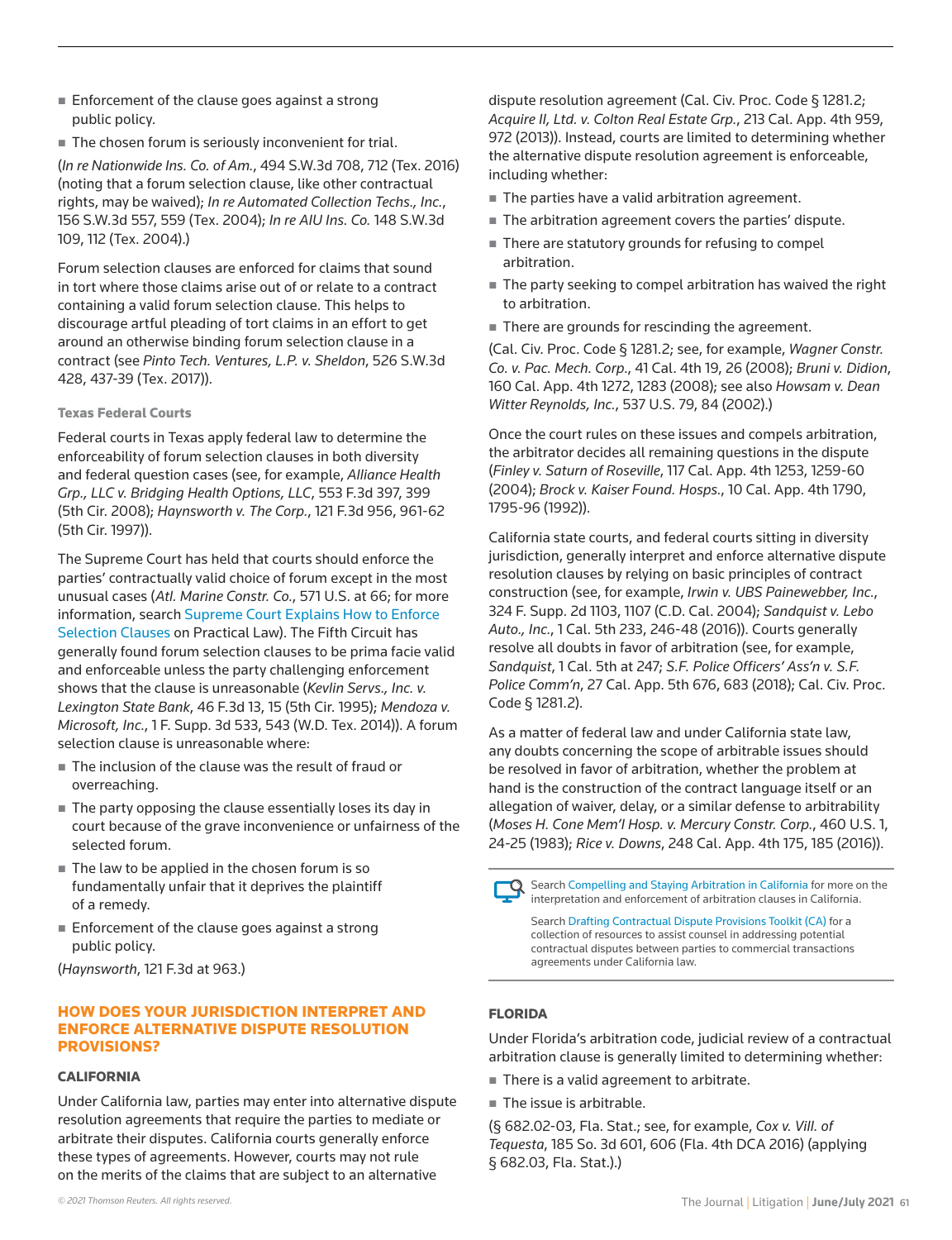## STATE Q&A

Dispute Resolution Clauses

Unless the parties' agreement delegates the following issues to the arbitrator, a court may also determine whether:

- $\blacksquare$  A party waived its right to arbitrate.
- The arbitration agreement violates public policy.

(See *Shotts v. OP Winter Haven, Inc.*, 86 So. 3d 456, 464, 471, 474 (Fla. 2011) (holding that an arbitration clause that limited the remedies available to the plaintiff was unenforceable based on public policy); *Seifert v. U.S. Home Corp.*, 750 So. 2d 633, 636 & n.2 (Fla. 1999).)

Florida state courts, and federal courts sitting in diversity jurisdiction, interpret and enforce alternative dispute resolution clauses by relying on basic principles of contract construction (see, for example, *Rollins, Inc. v. Garrett*, 2005 WL 8159789, at \*5-8 (M.D. Fla. June 27, 2005), aff'd, 176 F. App'x 968 (11th Cir. 2006); *Aberdeen Golf & Country Club v. Bliss Constr., Inc.*, 932 So. 2d 235, 240 (Fla. 4th DCA 2005)).

As a matter of federal law and under Florida state law, any doubts concerning the scope of arbitrable issues should be resolved in favor of arbitration, whether the problem at hand is the construction of the contract language itself or an allegation of waiver, delay, or a similar defense to arbitrability (*Moses H. Cone Mem'l Hosp.*, 460 U.S. at 24-25; *BallenIsles Country Club, Inc. v. Dexter Realty*, 24 So. 3d 649, 652 (Fla. 4th DCA 2009)).

Search [Compelling and Staying Arbitration in Florida](https://us.practicallaw.thomsonreuters.com/w-010-4510) for more on the interpretation and enforcement of arbitration clauses in Florida.

Search [Drafting Contractual Dispute Provisions Toolkit \(FL\)](https://us.practicallaw.thomsonreuters.com/w-007-8922) for a collection of resources to assist counsel in addressing potential contractual disputes between parties to commercial transactions agreements under Florida law.

## NEW YORK

Under New York law, courts may not rule on the merits of the claims underlying an arbitration (CPLR 7501). The courts play only a gatekeeping role limited to determining whether:

- There is a valid agreement to arbitrate.
- The parties have complied with the agreement to arbitrate.
- **Statutes of limitations bar the underlying claims.**
- $\blacksquare$  The arbitration would violate public policy.

(CPLR 7503; see, for example, *Merrill Lynch, Pierce, Fenner & Smith, Inc. v. Benjamin*, 766 N.Y.S.2d 1, 5 (1st Dep't 2003).)

New York state courts generally interpret and enforce alternative dispute resolution clauses by relying on basic principles of contract construction (see, for example, *Salvano v. Merrill Lynch, Pierce, Fenner & Smith, Inc.*, 623 N.Y.S.2d 790, 794 (1995)).

As a matter of federal law and under New York state law, any doubts concerning the scope of arbitrable issues should be resolved in favor of arbitration, whether the problem at hand is the construction of the contract language itself or an allegation of waiver, delay, or a similar defense to arbitrability (*Moses H. Cone Mem'l Hosp.*, 460 U.S. at 24-25; *State v. Philip Morris Inc.*,

30 A.D.3d 26, 31 (1st Dept. 2006) (citing *Matter of Smith Barney Shearson v. Sacharow*, 91 N.Y.2d 39, 49-50 (1997))).

Search [Compelling and Staying Arbitration in New York State](https://us.practicallaw.thomsonreuters.com/6-592-6785)  [Supreme Court](https://us.practicallaw.thomsonreuters.com/6-592-6785) for more on the interpretation and enforcement of arbitration clauses in New York.

Search [Drafting Contractual Dispute Provisions Toolkit \(NY\)](https://us.practicallaw.thomsonreuters.com/w-007-6785) for a collection of resources to assist counsel in addressing potential contractual disputes between parties to commercial transactions agreements under New York law.

## **TEXAS**

Under Texas law, courts enforce arbitration agreements as a matter of policy. A party seeking to enforce an arbitration clause must show that:

- There is a valid arbitration agreement, as determined by contract law principles.
- The claims at issue fall within the agreement's scope.

(*In re Dillard Dep't Stores, Inc.*, 186 S.W.3d 514, 515 (Tex. 2006); Tex. Civ. Prac. & Rem. Code Ann. § 171.001 (Texas Arbitration Act provision recognizing the validity of written arbitration agreements regarding controversies that exist at the time of the agreement or that arise after the agreement).)

The threshold questions of whether the parties have agreed to arbitrate or whether a dispute is covered by an arbitration agreement are issues to be resolved by courts, unless the parties have clearly and unmistakably agreed to submit questions of arbitrability to an arbitrator (*Weitzel v. Coon*, 2019 WL 3418515, at \*2-3 (Tex. App.—Houston [1st Dist.] July 30, 2019, no pet.) (mem. op.) (noting that the question of arbitrability is generally a gateway issue to be decided by a court but holding that the issue in the case must be submitted to the arbitrator because the parties' contract incorporated the rules of the American Arbitration Association, which give an arbitrator power to decide arbitrability issues); *Longoria v. CKR Prop. Mgmt., LLC*, 577 S.W.3d 263, 267 (Tex. App.—Houston [14th Dist.] 2018, pet. denied)).

As a matter of federal law and under Texas state law, any doubts concerning the scope of arbitrable issues should be resolved in favor of arbitration, whether the problem at hand is the construction of the contract language itself or an allegation of waiver, delay, or a similar defense to arbitrability (*Moses H. Cone Mem'l Hosp.*, 460 U.S. at 24-25; *Longoria*, 577 S.W.3d at 268-69; *Miller v. Brewer*, 118 S.W.3d 896, 898 (Tex. App.— Amarillo 2003, no pet.)).

Search [Compelling and Staying Arbitration in Texas](https://us.practicallaw.thomsonreuters.com/w-011-0025) for more on the interpretation and enforcement of arbitration clauses in Texas.

Search [Drafting Contractual Dispute Provisions Toolkit \(TX\)](https://us.practicallaw.thomsonreuters.com/w-007-8921) for a collection of resources to assist counsel in addressing potential contractual disputes between parties to commercial transactions agreements under Texas law.